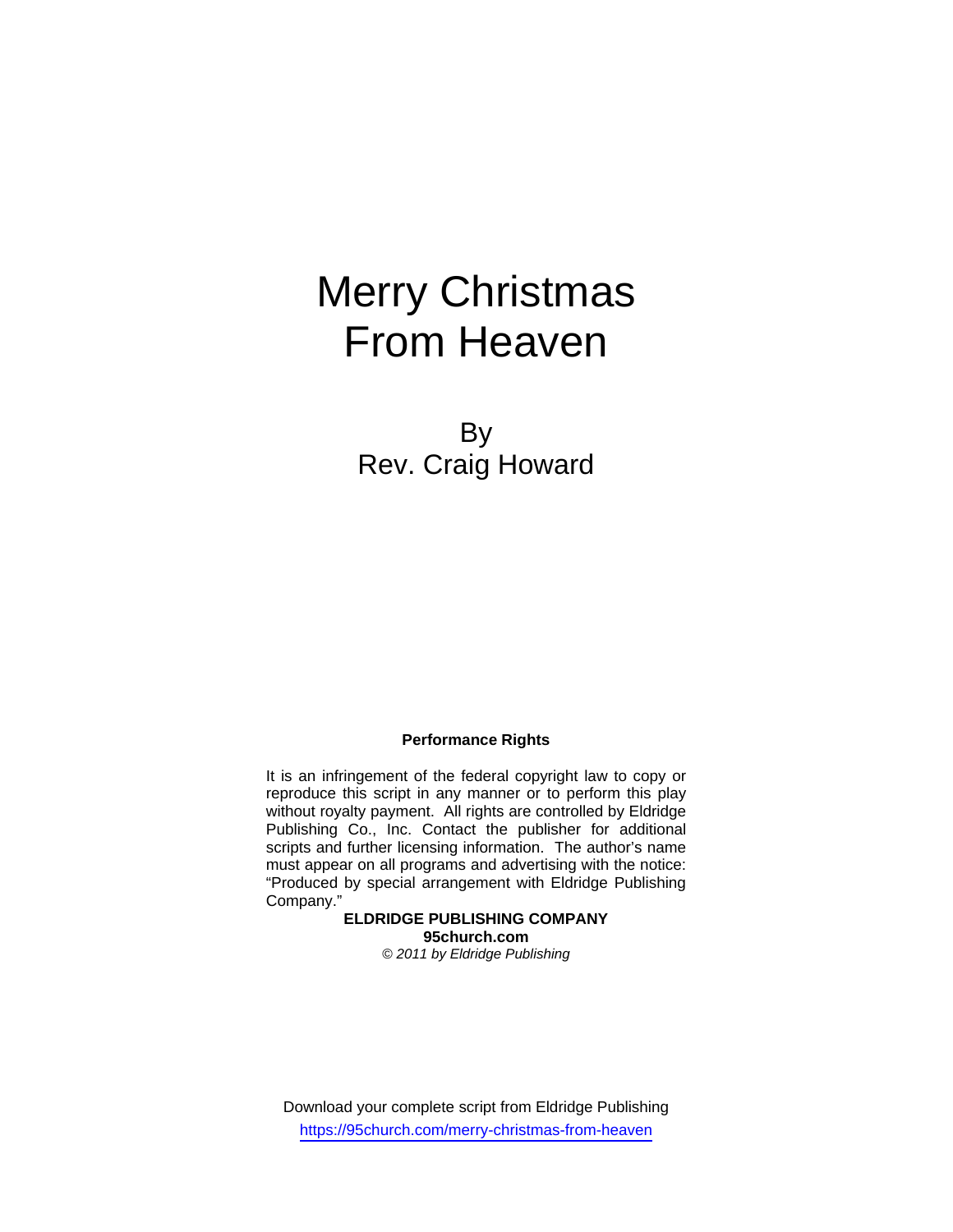## **STORY OF THE PLAY**

 Delmas, the father of three daughters and several grandchildren, is fighting a losing battle with cancer. This comes only one year after his wife passed away. Delmas also grieves over an estranged brother with whom he wants to reconcile before it is too late.

 Two of Delmas' daughters are dealing with their own problems, with the third daughter caught in the middle. The sisters, with emotions on edge, begin to argue over inheritances and cause added pain to an already difficult situation.

 Four of the grandchildren struggle with losing someone they love so much, and how to make sense of it. A loving but somewhat goofy uncle shows unexpected wisdom to bring the situation back into focus. All the while an angel and angel trainee, sent to escort Delmas to heaven, are working in the background. With their help, and the reading of the  $23<sup>rd</sup>$  Psalm and the Christmas story from Luke, we see that death is only a step in life. About an hour.

#### **DEDICATION**

*This play is dedicated to the memory of Kristine Luken, a wonderful Christian woman who was murdered in Israel while training as a missionary to the Jews just before Christmas. Her death brought extreme pain to her twin sister Kathlene who attended the performance of this play and though still in pain, found comfort in its message.* 

#### **ORIGINAL PRODUCTION**

*The play premiered at the Brake Church of the Brethren in Petersburg, WV to two packed performances on the 19<sup>th</sup> and 24<sup>th</sup> of December, 2010.*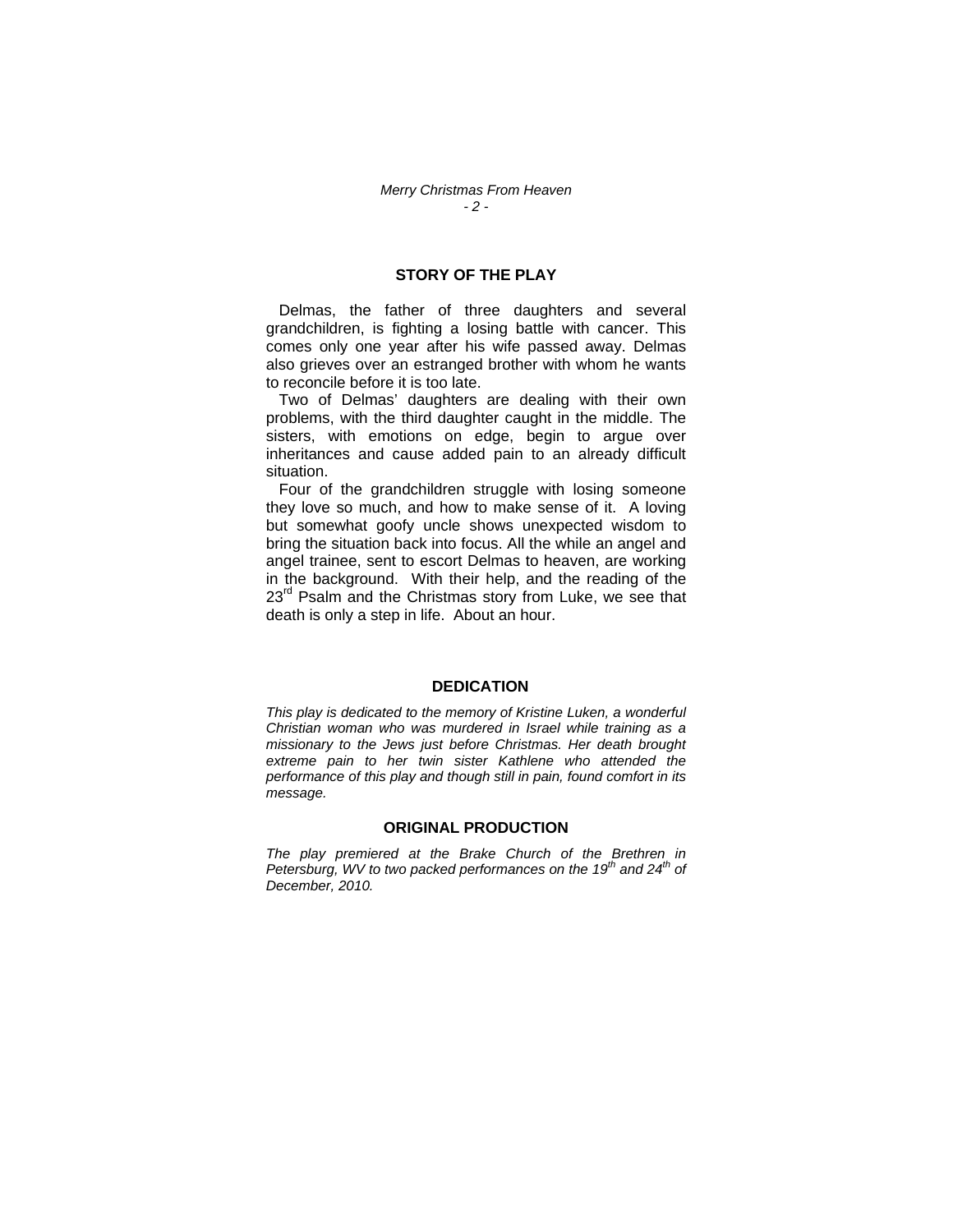## **CAST OF CHARACTERS**

*(3 m, 4 w, 2 flexible, 3 girls, 2 boys)* 

- **JOAN:** Widowed daughter of Delmas who is staying with him to care for him during his illness.
- **DELMAS:** Father of the family, in a losing battle with cancer.
- **ANDRIA:** Middle daughter of Delmas. The peace maker of the family. Mother to Erin and Carley.
- **VICKIE:** Youngest daughter of Delmas. Angry over being abandoned by her husband for another woman and the loss of her mom and coming loss of her dad. Mother to Hannah and Tyler.
- **UNCLE FRED:** Delmas' older brother. Kind of eccentric but with his own kind of wisdom.
- **HANNAH:** Teenage daughter of Vicky. Loves her pappy and is trying to act strong for everyone but has some real fears of her own that no one knows about.
- **TYLER:** Can't understand why God won't fix this situation.
- **ERIN:** Typical teen. Has a good heart but sometimes selfabsorbed.
- **CARLEY:** Erin's younger sister, a tomboy. Doesn't understand her sister and doesn't want to.
- **NICK:** A neighbor child who alerts the family of a fall Uncle Fred has taken.
- **MALEK:** *(Flexible role)* Apprentice angel on his first assignment.
- **KIRK:** *(Flexible role)* Angle trainer.

**JERRY: Estranged brother of Delmas.** 

**NURSE:**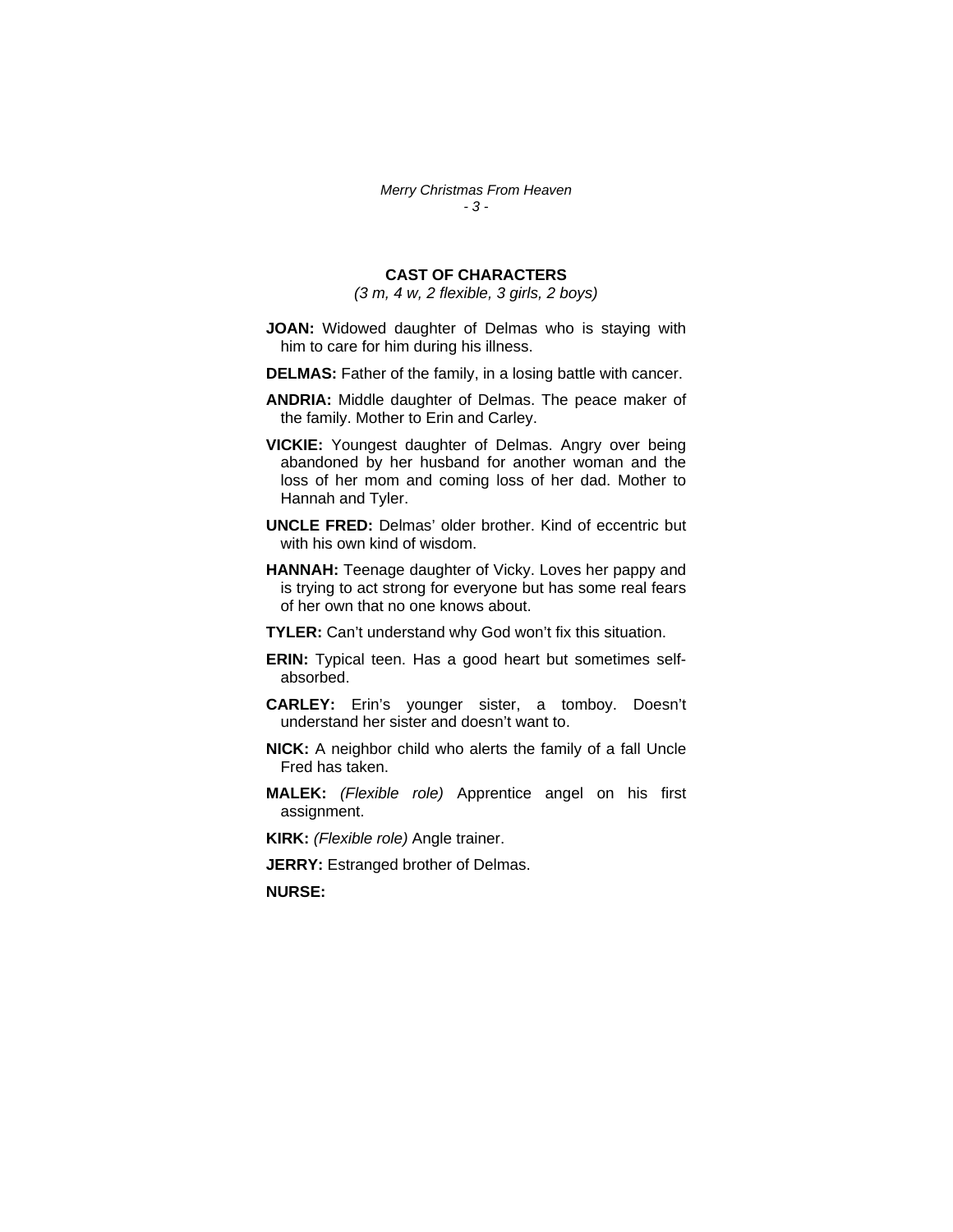*Merry Christmas From Heaven - 4 -* 

## **SETTING**

The entire play takes place in the living room of Delmas' middle-class home. At one side is a door to the exterior; at the other side is a door to his bedroom. Among the pieces of furniture should be a large, comfortable recliner. Initially the living room has no Christmas decorations.

While most props are very basic, the play does call for a walker, a blanket, an oxygen canella, a blood pressure cuff, and small medical bag for the Nurse.

The time frame spans a period of several days, ending on Christmas Eve.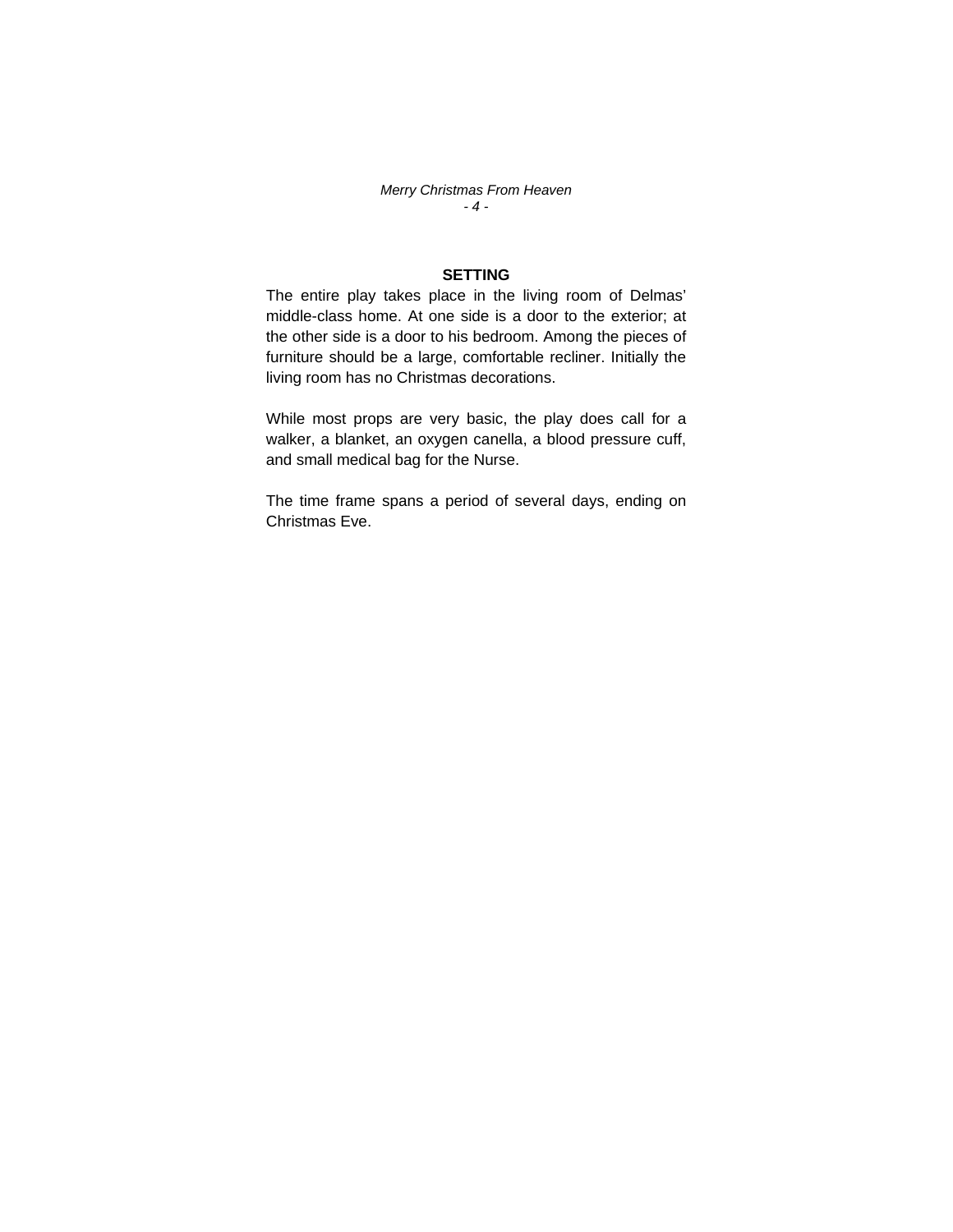#### *Merry Christmas From Heaven - 5 -*

#### **Scene 1**

*(AT RISE: Simple living room scene. There are no Christmas decorations. ANDRIA enters from SL in a winter coat. She looks around the room and shakes her head in dismay.)* 

**ANDRIA:** This looks like the place Christmas forgot. Doesn't Joan know it is only 5 days away?

*(SHE takes off her coat and hangs it on a coat rack, as she is doing so JOAN enters room SL.)* 

**JOAN:** Oh, you're here, good.

- **ANDRIA:** I just got here. I was hanging up my coat then I was going to see where you were.
- **JOAN:** I was back taking care of Dad. I really appreciate you coming over on such short notice but I have to get out and do some Christmas shopping or it will be too late.
- **ANDRIA:** I was wondering about that. No decorations, no tree, I thought maybe you had turned to scrooge this year.
- **JOAN:** I haven't had time. As soon as I get out of Dad's sight he starts yelling for me to get him something else, or he has a question he needs to ask me, or something else to drink or….

**ANDRIA:** I get the picture.

- **JOAN:** This is not the way to spend Christmas. *(Pause, moving around room. Tearfully.)* It doesn't even feel like Christmas. *(Goes over to ANDRIA.)* How can you celebrate Christmas and watch your father die at the same time? I don't want to celebrate, I don't want to be happy, I can't... I can't.
- **ANDRIA:** *(Embraces HER in a hug.)* I know. It's not as hard for me. I get to go home and get away from the pressure. It's not fair you. You are here all the time. I am sorry you have had to carry so much of the load.
- **JOAN:** You all have your families, and Dad wanted to come home. He didn't want to stay in the hospital and there is no way he would stand for going to a home. I guess I understand.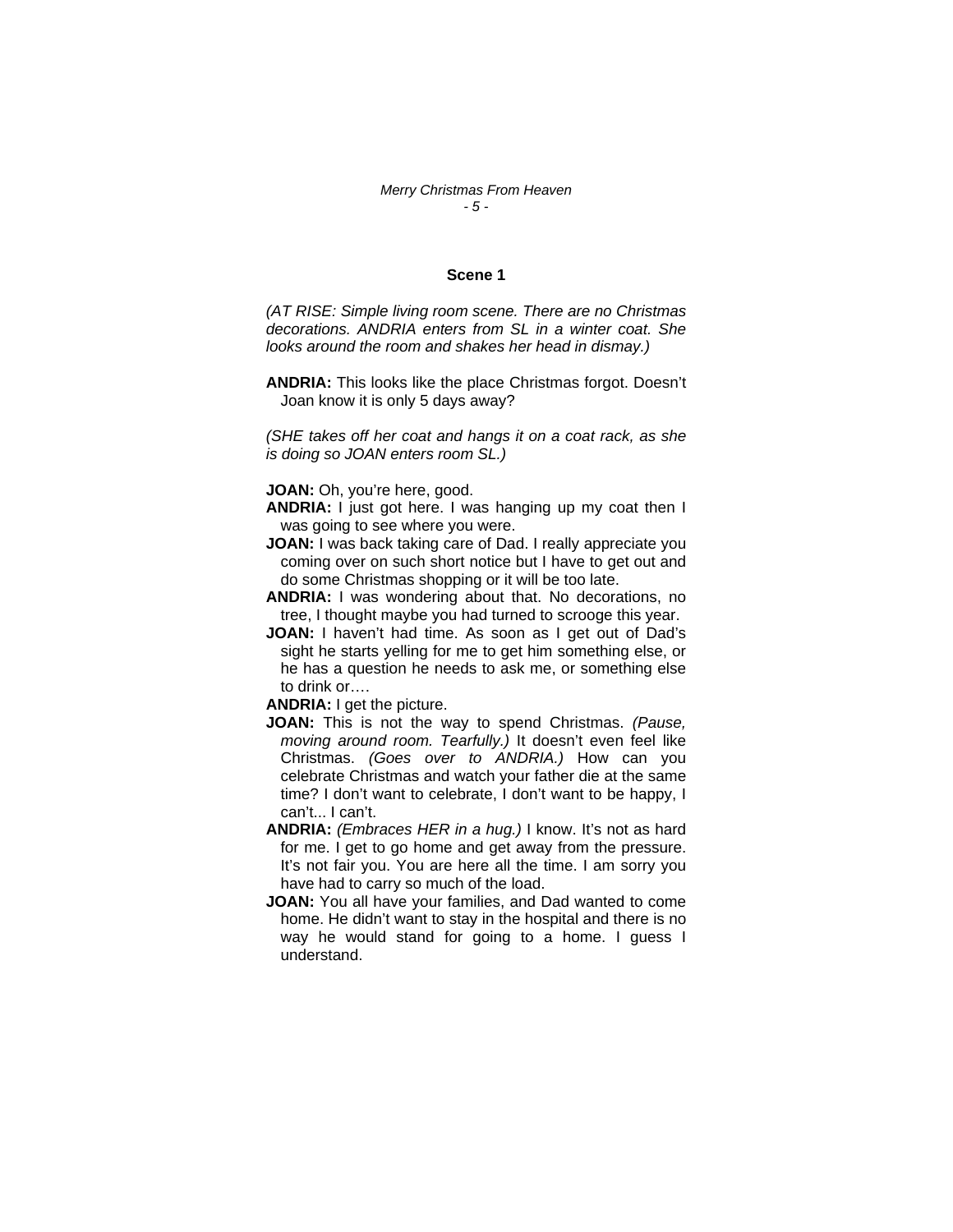*Merry Christmas From Heaven - 6 -* 

- **JOAN:** *(Cont'd.)* I was the logical one to move in and take care of him. Since Bill's wreck I haven't wanted to spend much time at the house anyway. Without him there and the kid's all grown it just feels like a different place. It's not a home anymore; it's just a place to sleep. I walk through the house and wish I was any place but there. *(Pauses, wipes eyes.)* Listen to me; maybe I am turning into scrooge. I have to get out of here. Maybe if I can get to the mall and hear some Christmas music it will cheer me up. I haven't done any shopping yet, is there anything Carley and Erin want for Christmas?
- **ANDRIA:** Carley is easy, games, jeans, even some hunting stuff. She loves to hunt with her dad. You know Erin, clothes, shoes, makeup, clothes, jewelry, clothes, did I mention clothes. Almost anything makes her happy but you can't go wrong with clothes. Especially if you give her the sales receipt so she can take it back and get what she wants.
- **JOAN:** Sounds like I just need to get her one of those prepaid Visa's and let her do her own thing.
- **ANDRIA:** A prepaid credit card? She would be in heaven. She dreams of the day she can have her own card with no limit and someone to pay it off for her.
- **JOAN:** That's a dream alright! Well this one will definitely have a limit. *(Walks over to the coat rack to get her coat.)*  Dad has had his medicine and will probably sleep for a while. They increased the dosage again to control the pain so he is sleeping more. I should be back in a couple of hours and if you need me you have my cell number.
- **ANDRIA:** Will you get out of here, I'll be fine. Just go and relax. Stop at that bookstore you like that has the little coffee shop in it. Get a book and a cup of coffee and relax for a while. I can take care of things till you get back and I don't have anywhere else I have to be today so don't hurry back.

**JOAN:** Thanks Andie, you are a good sister.

**ANDRIA:** I know, but I had a good big sister to teach me.

*(JOAN exits. ANDRIA starts looking around the room.)*